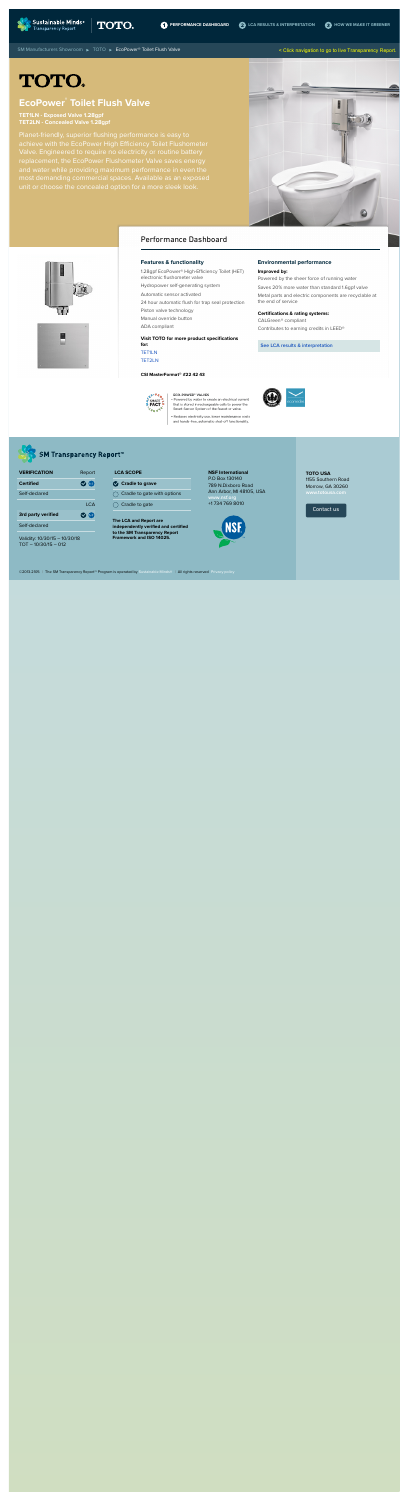

## **TET1LN & TET2LN**

## **References**

#### **LCA Background Report**

TOTO Sanitary Fittings Products LCA Background Report (public version), August 2015

Part A: LCA Calculation Rules and Background Report Requirements I Version 2015 (Based on EN15804+A1; in compliance with ISO 14040-44, 14025)

Part B: Product Group Definition - Commercial Flush Valves

#### **SM Transparency Report Framework**

**SM Transparency Reports enable purchasers and users to compare the environmental performance of products on a life cycle basis.** They are designed to present information transparently to make the limitations of comparability more understandable. SM Transparency Reports of products that comply with the same Product Group Definition (PGD) and include the same life cycle stages, but are made by different manufacturers, may not sufficiently align to support direct comparisons. They therefore, cannot be used as comparative assertions unless the conditions defined in ISO 14025 Section 6.7.2. 'Requirements for Comparability' are satisfied.

## **Rating systems**

The intent is to reward project teams for selecting products from manufacturers who have verified improved lifecycle environmental performance.

## **LEED BD+C: New Construction | v4 - LEED v4**

| ◯ LCA self-declared, Report self-declared | 0 product   |
|-------------------------------------------|-------------|
| ◯ LCA verified, Report self-declared      | 1/4 product |
| LCA verified, Report certified            | 1 product   |

**MR Building product disclosure and optimization**  Environmental product declarations

#### **SM Transparency Report product credit values:**

#### **Green Globes for New Construction and Sustainable Interiors**

**NC** 3.5.1.2 Path B: Prescriptive Path for Building Core and Shell **C** 3.5.2.2 and **SI** 4.1.2 Path B: Prescriptive Path for Interior Fit-outs



## **SM Transparency Report™**

| 200 | LIFECYCLE STAGE   | <b>AVG. MPTS/FUNC UNIT</b> |
|-----|-------------------|----------------------------|
|     | <b>Production</b> | 32.25                      |

| 150 | <b>Construction</b> | 0.06                                                   |
|-----|---------------------|--------------------------------------------------------|
|     | <b>Use</b>          | 163.93                                                 |
| 100 | <b>End of life</b>  | 0.06                                                   |
|     | <b>Recovery</b>     | $-2.89$                                                |
|     |                     |                                                        |
| 50  |                     | Total impacts = 193.40 mPts<br>per 10 years of service |

#### Scope

 $\bullet$  Cradle to grave  $\circlearrowright$  Cradle to gate with options  $\circlearrowright$  Cradle to gate

#### **Functional unit**

#### **One average flush valve for toilets in an average U.S. commercial environment for 10 years.**

One flush valve for toilets in an average U.S. commercial environment. The period of 10 years is modeled as the period of application based on the average technical lifespan for commercial applications. The economical lifespan of commercial applications can be longer or lower due to aesthetic replacements or more intense use. The implication is that the LCA model assumes that the application ends at year 10 and that the materials will be treated in an end-of-life scenario.

#### **Reference service life**

The RSL is 10 years.

#### **Default use phase scenario**

10 years of service in an average U.S. commercial environment in combination with a toilet with 1.28 gallon/use, 133 uses/day, and 365 days/year resulting in 621,376 gallons of water.

> Results represent the weighted average using production volumes for the products covered. Variations of specific products for dierences of 10-20% against the average are indicated in purple ; dierences greater than 20% are indicated in red. A dierence greater than 10% is considered significant.

#### **Material composition greater than 1% by weight**

## **TOTO PeoplePlanetWater.** programs improving **environmental performance**

| <b>PART</b>            | <b>MATERIAL</b>  | <b>AVG. % WT.</b> |
|------------------------|------------------|-------------------|
| Valve body             | Bronze (C836000) | 25.5%             |
| Packaging              | Cardboard        | 15.2%             |
| <b>Bottom cover</b>    | Zinc die cast    | 14.9%             |
| Top cover              | Zinc die cast    | 13.2%             |
| <b>Valve cap</b>       | Bronze (C836000) | 8.0%              |
| <b>Valve tailpiece</b> | Bronze (C836000) | 3.5%              |
| <b>Manuals</b>         | Paper            | 3.1%              |
| <b>Cover plate</b>     | Stainless steel  | 2.0%              |
| Tailpiece nut          | <b>Brass</b>     | 1.3%              |
| Solenoid coil          | Copper           | 1.1%              |
|                        | Other            | 12.2%             |

- TOTO's EcoPower<sup>®</sup> products are powered by the force of running water.
- The electronic and mechanical components are programmed and designed to allow water flow and accurate flush volume only when needed.
- Water consumption is reduced in the use phase due to superior flushing performance.

#### **Total impacts by life cycle stages [mPts/func unit]**

#### What's causing the greatest impacts

#### **All lifecycle stages**

#### **The use and production stages are both important and dominate the results for all impact categories.**

The impact of the use stage is mostly due to the embedded energy arising from acquisition, treatment and distribution of the water used during the use of the product (i.e. a toilet or a urinal) to which the valves are installed. The production stage itself has a significant contribution to eutrophication (mostly from emissions from copper mining), non-carcinogens (emissions from the production of coal, copper and zinc) and ecotoxicity (mostly from the disposal of steel slags and bottom ashes, as well as from barium emissions to water due to the extraction processes of natural gas).

The recovery stage includes recycling processes and benefits by preventing the need to produce primary materials. Recycling is a relevant factor for some of the impact categories, offsetting a portion of the impacts caused by production. Additionally, the delivery of the product to the construction/installation site, the construction/installation processes, the processes for dismantling the product and final waste treatment during the end of life stage do not have a significant impact.

#### **Production stage**

Bronze and zinc parts, together with the printed wiring board, have significant contributions to the impact categories. The stainless steel material is relevant to the carcinogenics category. The electroplating process is a major contributor to the ozone depletion category while the die casting process is relevant to the ecotoxicity and non-carcinogenics categories. Additionally, polishing and potting have somewhat significant processing contribution to the results. Transport via oceanic freighter appears as a relevant contributor to the fossil fuel depletion and smog categories. The remaining parts and processes contribute between 3% and 15% to the overall impacts in the rest of the categories.

#### **Sensitivity analysis**

The TET1LN and TET2LN versions are equal in the use phase; therefore, variations in the life cycle are driven by materials and processes that are used in one version of the product but not in the other. Examples are electroplating and zinc die casting, which are only used in the TET1LN version. The TET2LN version does not use zinc, and therefore no zinc die casting and electroplating of the zinc alloy are required.

#### **Multi-product weighted average**

## LCA results & interpretation

## **LCA results**

 $-5$ 

| <b>LIFECYCLE STAGE</b>                                                                                                                                                         | <b>PRODUCTION</b>        | <b>CONSTRUCTION</b>                            | <b>USE</b>                          | <b>END OF LIFE</b>                             | <b>RECOVERY</b>     |
|--------------------------------------------------------------------------------------------------------------------------------------------------------------------------------|--------------------------|------------------------------------------------|-------------------------------------|------------------------------------------------|---------------------|
| Information modules: Included   Excluded*<br>*Installation and deconstruction/demolition<br>are mostly manual. The sanitary fittings<br>should not need repair, maintenance or | <b>A1 Raw Materials</b>  | <b>A4 Transportation/</b><br><b>Delivery</b>   | <b>B1 Use</b>                       | <b>C1 Deconstruction/</b><br><b>Demolition</b> | <b>D1 Recycling</b> |
|                                                                                                                                                                                | <b>A2 Transportation</b> | <b>A5 Construction/</b><br><b>Installation</b> | <b>B2 Maintenance</b>               | <b>C2 Transportation</b>                       | D2 Recovery         |
| replacement during the modeled life time.                                                                                                                                      | <b>A3 Manufacturing</b>  |                                                | <b>B3 Repair</b>                    | <b>C3 Waste processing</b>                     | D3 Reuse            |
| Reuse and energy recovery are not<br>modeled for sanitary fittings.                                                                                                            |                          |                                                | <b>B4 Replacement</b>               | <b>C4 Disposal</b>                             |                     |
|                                                                                                                                                                                |                          |                                                | <b>B5 Refurbishment</b>             |                                                |                     |
|                                                                                                                                                                                |                          |                                                | <b>B6 Operational</b><br>energy use |                                                |                     |
|                                                                                                                                                                                |                          |                                                | <b>B7 Operational</b><br>water use  |                                                |                     |
|                                                                                                                                                                                |                          |                                                |                                     |                                                |                     |

#### **SM 2013** Learn about SM Single Score results

| Impacts per 10 years of service                                                      | 32.25 mPts                                                                                                                                                 | 0.06 mPts                                                                                                | 163.93 mPts                                                                                                                                    | 0.06 mPts                                                                                                                | $-2.89$ mPts                                             |
|--------------------------------------------------------------------------------------|------------------------------------------------------------------------------------------------------------------------------------------------------------|----------------------------------------------------------------------------------------------------------|------------------------------------------------------------------------------------------------------------------------------------------------|--------------------------------------------------------------------------------------------------------------------------|----------------------------------------------------------|
| Materials or processes contributing >20%<br>to total impacts in each lifecycle stage | Brass and zinc parts<br>together to the<br>printed wiring board<br>together with<br>manufacturing<br>processes such as<br>polishing and<br>electroplating. | Transportation of the<br>product to<br>installation site or<br>consumer and<br>disposal of<br>packaging. | Volume of water use<br>during the operation<br>of the product and<br>the embedded<br>energy use (such as<br>electricity) in the<br>water used. | Transport to waste<br>processing, waste<br>processing and<br>disposal of material<br>flows transported to<br>a landfill. | Plastic and metal<br>components'<br>recycling processes. |

### **TRACI v2.1**

A variation of 10 to 20% | A variation greater than 20%

| <b>LIFECYCLE STAGE</b>                  |                         |           | <b>PRODUCTION</b> | <b>CONSTRUCTION</b> | <b>USE</b>   | <b>END OF LIFE</b> | <b>RECOVERY</b> |
|-----------------------------------------|-------------------------|-----------|-------------------|---------------------|--------------|--------------------|-----------------|
| θ<br><b>Ecological damage</b>           |                         |           |                   |                     |              |                    |                 |
| <b>Impact Category</b>                  | Unit                    |           |                   |                     |              |                    |                 |
| <b>Acidification</b>                    | $SO2$ eq                | $\bullet$ | 1.59E+00          | 3.93E-03            | $1.42E + 01$ | 4.07E-03           | $-9.82E - 02$   |
| <b>Ecotoxicity</b>                      | CTU <sub>e</sub>        | $\bullet$ | 4.82E+02          | 1.59E+00            | $1.31E + 03$ | 6.14E-01           | $-4.11E+O1$     |
| Eutrophication                          | N eq                    | $\bullet$ | 9.47E-01          | 6.42E-04            | 1.20E+00     | 4.88E-04           | $-3.00E-02$     |
| <b>Global warming</b>                   | $CO2$ eq                | $\bullet$ | $9.28E + 01$      | 9.01E-01            | 2.13E+03     | 5.13E-01           | $-6.54E+00$     |
| Ozone depletion                         | CFC-11 eq               | $\bullet$ | 6.38E-06          | 1.14E-09            | 8.91E-05     | 6.23E-08           | $-4.13E - 07$   |
| Human health damage<br>θ                |                         |           |                   |                     |              |                    |                 |
| <b>Impact Category</b>                  | Unit                    |           |                   |                     |              |                    |                 |
| <b>Carcinogenics</b>                    | CTU <sub>h</sub>        | 2         | 2.66E-06          | 8.65E-09            | 4.47E-05     | 7.42E-09           | $-2.46E - 07$   |
| <b>Non-carcinogenics</b>                | CTU <sub>h</sub>        | 2         | 2.94E-04          | 8.31E-08            | 1.98E-04     | 2.77E-07           | $-3.06E - 05$   |
| <b>Respiratory effects</b>              | kg PM <sub>2.5</sub> eq | $\bullet$ | 2.05E-01          | 7.47E-05            | 9.43E-01     | 4.74E-04           | $-1.20E - 02$   |
| <b>Smog</b>                             | kg O <sub>3</sub> eq    | $\bullet$ | $1.08E + 01$      | 1.07E-01            | $9.84E + 01$ | 9.57E-02           | $-1.19E+OO$     |
| $\bullet$<br><b>Resources depletion</b> |                         |           |                   |                     |              |                    |                 |
| <b>Impact Category</b>                  | Unit                    |           |                   |                     |              |                    |                 |
| <b>Fossil fuel depletion</b>            | <b>MJ</b> surplus       | $\bullet$ | $5.26E+01$        | $1.13E + 00$        | $1.43E + 03$ | 7.88E-01           | $-5.29E+00$     |

Validity: 10/30/15 – 10/30/18

#### TOT – 10/30/15 – 012

**The LCA and Report are independently verified and certified to the SM Transparency Report Framework and ISO 14025.**

**NSF International** P.O Box 130140 789 N.Dixboro Road Ann Arbor, MI 48105, USA **www.nsf.org** +1 734 769 8010



| <b>VERIFICATION</b>       | Report          |
|---------------------------|-----------------|
| <b>Certified</b>          | M<br><b>NSE</b> |
| Self-declared             |                 |
|                           | I CA            |
| <b>3rd party verified</b> | (NSE)<br>M      |
| Self-declared             |                 |

## **LCA SCOPE**

- **Cradle to grave**
- Cradle to gate with options

 $\bigcirc$  Cradle to gate

#### ©2013-2105 | The SM Transparency Report™ Program is operated by Sustainable Minds® | All rights reserved Privacy policy

**TOTO USA** 1155 Southern Road Morrow, GA 30260

Contact us